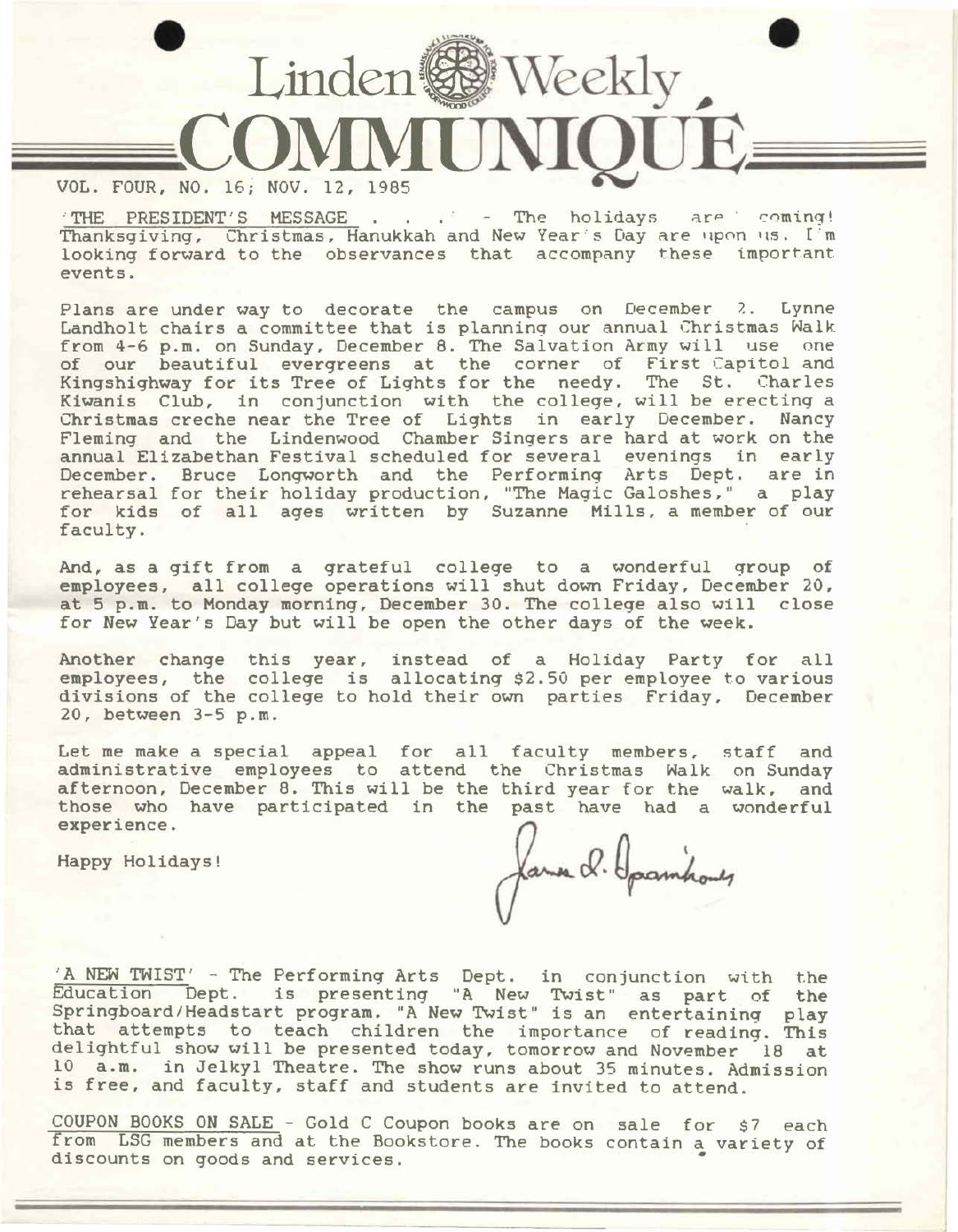MOTLEY SCHOLARSHIPS CREATED - As a means of strengthening its residential population, Lindenwood is offering two Guy C. Motley Scholarships next fall to outstanding students nominated by friends of the college. Each worth \$30,000 during the next four years, the scholarships are the most lucrative and distinguished offered by Lindenwood and cover the full cost of tuition as well as total room and board.

The two awards are named in honor of Motley, a former director of admissions, vice-president of the college and chairman of an administrative committee that presided over Lindenwood operations from 1946-47. In announcing the creation of the awards, President James I. Spainhower said, "Motley's advocacy for a strong residential college<br>and his concern for students merit that Lindenwood's most his concern for students merit that Lindenwood's most distinguished awards be named in his honor. These awards will be presented on the basis of academic record, leadership, personal achievement and character. Competition for these two scholarships is by invitation only," he said.

Nationally, the college is soliciting the names of outstanding students who would be eligible for the Motley scholarships from among selected alumni, high school administrators and guidance counselors, clergy, civic and business leaders and friends of the colleqe.

Faculty and staff members who would like to nominate names of students, or who would like to find about more about these full-cost awards, should contact either Admissions or Financial Aid.

NOVEMBER 23RD CONCERT - One of the leading flute and guitar duos today, Susanella Noble and Charles Wolzien, will perform in concert November 23 at 8 p.m. in Sibley Hall Chapel. Lindenwood students will be admitted free, while admission for others is \$3 for adults and \$2.50 for students and senior citizens.

The duo's unique and varied repertoire includes contemporary pieces written especially for them, their own arrangements of music by composers such as Bach and Vivaldi and such seldom heard repertoire of 19th-century composer Mauro Guiliani. Receiving wide acclaim since its formation in 1977, the duo has delighted and entertained audiences across the United States and Canada.

BROADCASTING SCHOLARSHIPS - The St. Louis Chapter of the National Association of Television Arts and Sciences announces the Walter Cronkite Scholarships are available for the fall, 1986, term. One **award** of \$2,500 and two of \$750 each will be presented to a full-time graduate or undergraduate student, majoring in broadcasting. Selection is based upon academic excellence, interest in television as a career, personal character and integrity, demonstrated potential in television and financial need. The awards are open to any college or university in which a faculty member is a member of the St. Louis chapter. Peter Carlos, LCIE faculty advisor, is the college's representative, meaning competition is open to Lindenwood students. Further information and applications for the Walter Cronkite Scholarships can be obtained from Carlos in the LCIE/Evening College Office, 108 Roemer Hall.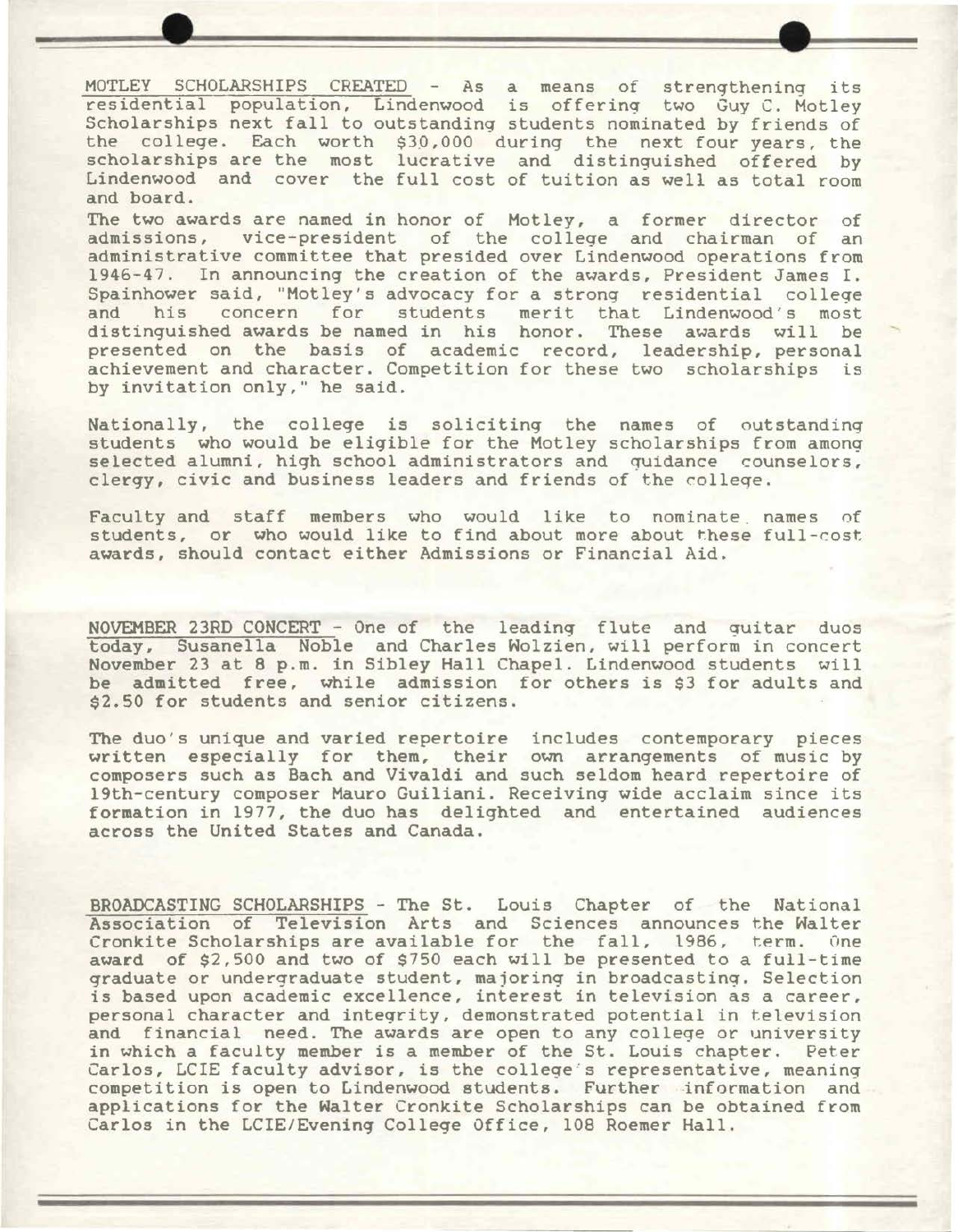ELECTED TO BOARD OF OVERSEERS - Gary N. Shaw, a vice-president of E.F. Hutton and Co., Inc., and branch manager of its St. Charles office for the past five years, has been elected to the college's board of overseers. A graduate of Iowa Wesleyan College, Shaw has been with Hutton since 1975, previously serving as manager of the St. Louis office. Active in the community, he is a member of the St. Charles YMCA, St. Charles Boy's Club, the United Services and Missouri K.I.D.S. as well as Iowa Wesleyan.

FALL CONCERT SCHEDULED - The Lindenwood College Women's Ensemble will present its fall concert on November 24, beginning at 4 p.m. in Sibley Hall Chapel. Under the direction of Nancy P. Fleming, the concert will present a variety of works by such artists as Brahms, Schumann and<br>Brent Piece. It is open to Lindenwood students, faculty and staff as Brent Piece. It is open to Lindenwood students, faculty and staff well as the general public without charge.

NEW LIBRARY ACQUISITIONS - Among new government documents received recently at Butler Memorial Library are WORLD MILITARY EXPENDITURES<br>AND ARMS TRANSFERS-1985, PRENATAL DRUG EXPOSURE: KINETICS AND AND ARMS TRANSFERS-1985, PRENATAL DRUG EXPOSURE:<br>DYNAMICS, NINETEEN EIGHTY-FOUR by George Orwell and DYNAMICS, **NINETEEN** EIGHTY-FOUR by George Orwell and YOUNG AMERICA IN THE NEW WORLD by Hubert M. Humphrey.

FACULTY, STAFF DISCOUNTS FOR MADRIGALS - The 1985 Madrigal Dinner Elizabethan Feasts will be held December 6-7 and 13-14 in the MAB. The cost is \$22 per person, but faculty and staff are eligible for a discounted price of \$15 per person for the evening of December 6. Contact the Box Office, extension 252, between noon and 5 p.m. daily for reservations.

BOOK GIVEAWAY NOVEMBER 14-17 - Butler Memorial Library will hold a book giveaway November 14-17. Stop by and grab some literary stocking stuffers for the Christmas holidays!

ON-CAMPUS INTERVIEWS - Limited Express will be conducting interviews for manager trainees for its apparel management program on November 19. Students should bring a copy of their resume.

The follow\_ng day, November 20, K-Mart Apparel Corp. will be corlucting interviews for its apparel management program. Interested students who will graduate in December with a business or liberal arts major and who have a 2.5 GPA or better are urged to attend the recruiting session. Students should bring a copy of their resume and transcripts.

Ever-Green Lawns will be interviewing November 21 for its management trainee program in the areas of sales, production, office manaqement and data processing. Interested students should bring a copy of their resume.

On-campus recruiting is an excellent opportunity to improve your